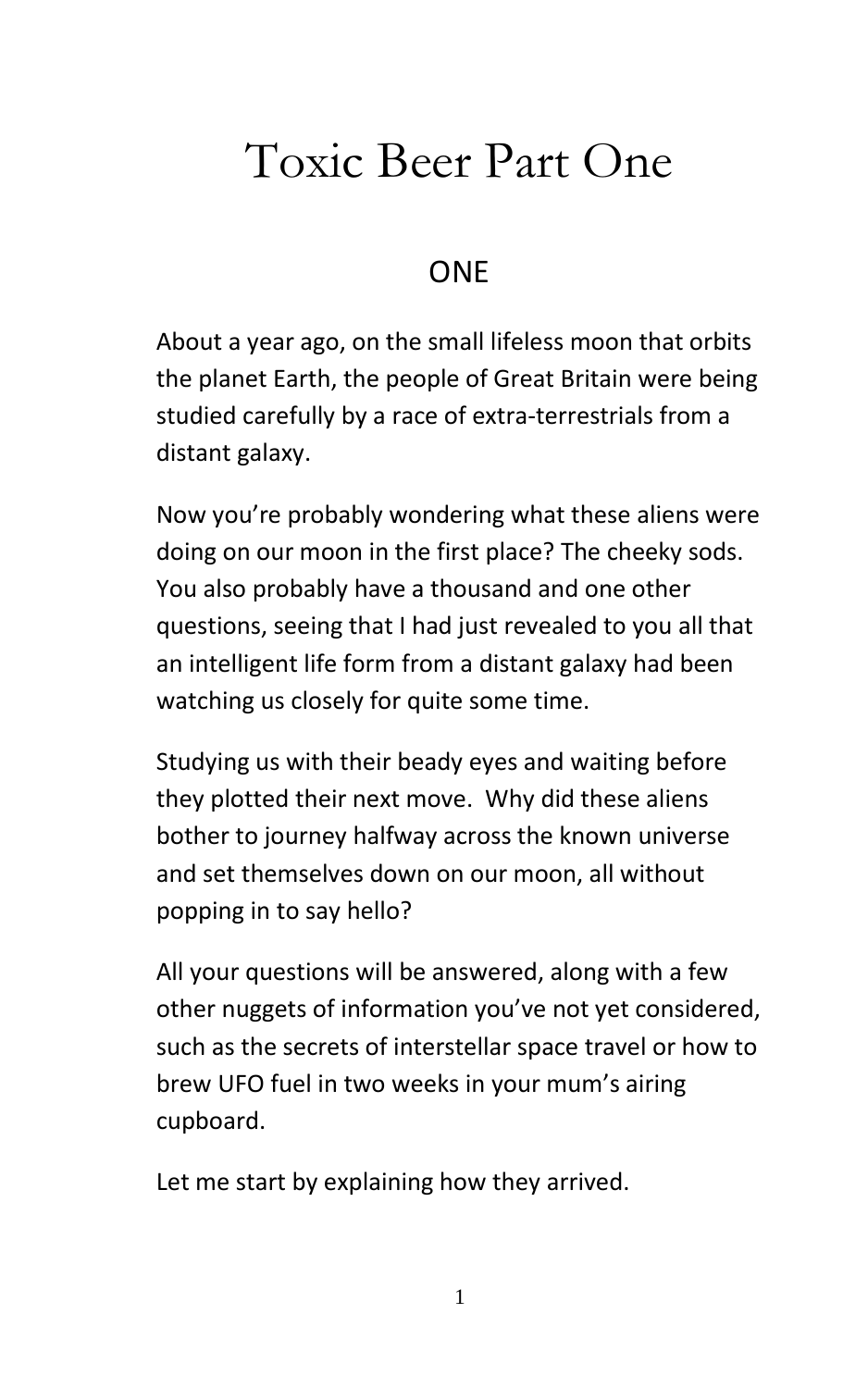If you have been paying attention, I've just revealed to you that a race of intergalactic extra-terrestrials are currently residing on our moon.

They had accidentally happened upon our planet after one of the crewmembers picked up a signal emanating from what they considered a dead, lifeless world while on their way home. The aliens were coming to the end of an extended booze cruise, having visited nearly every galaxy and planet you care to name and after a hundred years, or so, of boozing it up large, they were just starting to get a bit bored by it all; the fun was beginning to wear a bit thin, and arguments began to break out amongst them. In truth, most of them were starting to sober up and just wanted to go home.

Also niggling at the back of their minds was that several planets' authorities were after them. They were now wanted in several star systems. To avoid being caught, they had detoured through our solar system, which was primarily deemed lifeless according to the spaceship's computer.

Just as they were in the process of finally heading home, the ship's Chief Engineer deemed it necessary to ruin the fun by informing the Captain that the spaceship was desperately in need of some vital repairs.

If they intended to make their journey home in one piece, one essential component that needed attention was the ship's propulsion system. The Chief Engineer

 $\mathfrak{D}$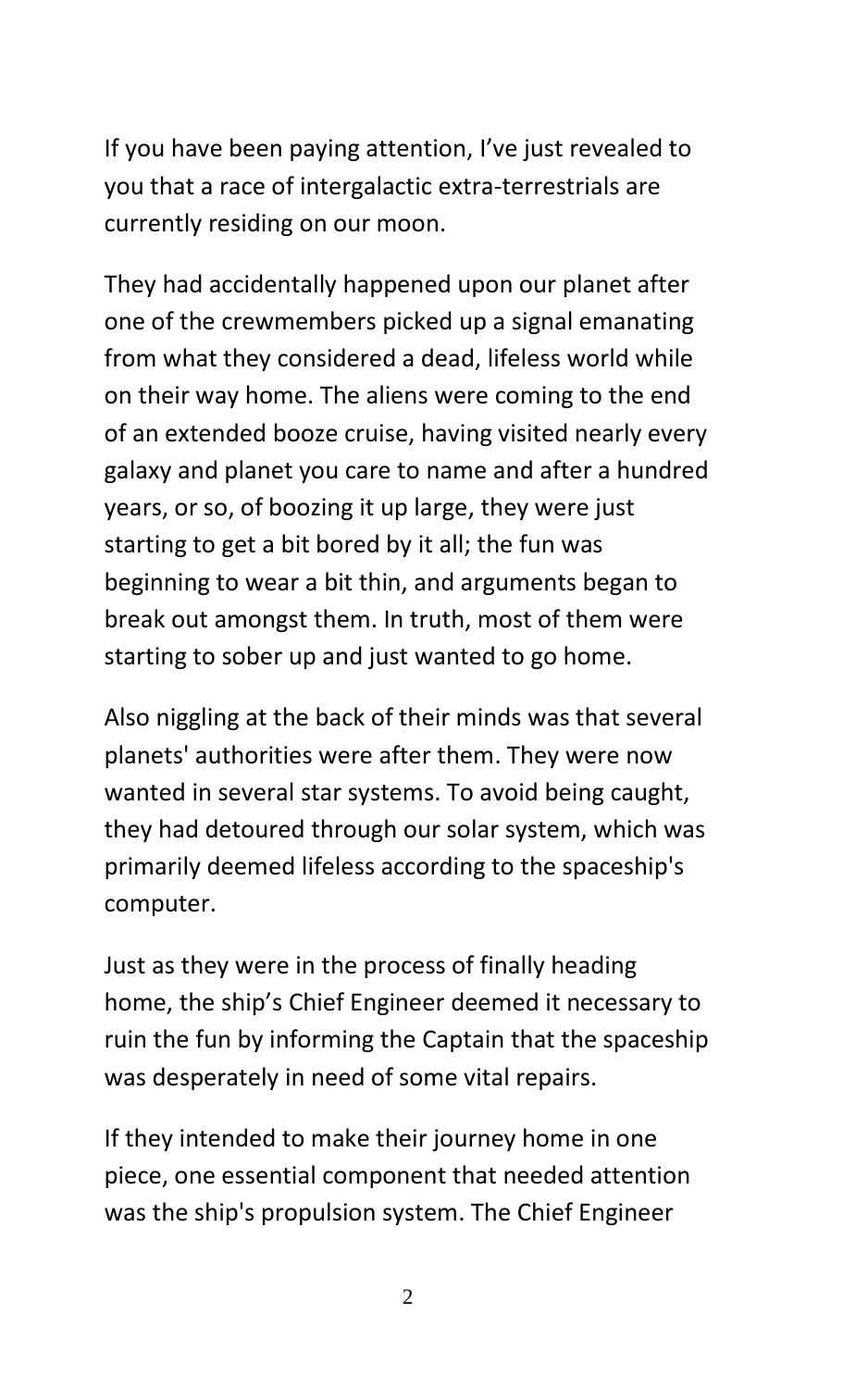pointed out that somehow the engines seemed to be producing more toxic waste than the engine room's bilge pumps could cope with. It was starting to seep out of the storage containers into the ships more vital systems. If these repairs were ignored or delayed, he wouldn't take responsibility for the devastating consequences that the leakage would cause.

The Chief Engineer then pointed out to the Captain that the last time the Captain had taken it upon himself to ignore the engineer's warnings, they had crash-landed on some horrible planet and how they had barely managed to escape the wrath of the Andorran ambassador after he had discovered his space yacht was missing. If it hadn't been for The chief engineer's quick thinking, which had saved their bacon, god knows where they would be now.

Probably clamped in irons and thrown in some nasty smelly jail and forgotten about or even worse fed to the ambassador's pets.

'Can't we just dump the waste like we have been doing in the past?' the Captain asked?' interrupting the Chief with a shushing sound actually, it was more of a horrible hissing sound, but The Chief took no notice.

'Now look here,' The Chief said. He was on a roll now and wasn't about to let the Captain interrupt him.

 'I've just told you what will happen if we don't make any repairs soon. Since the purge pumps are designed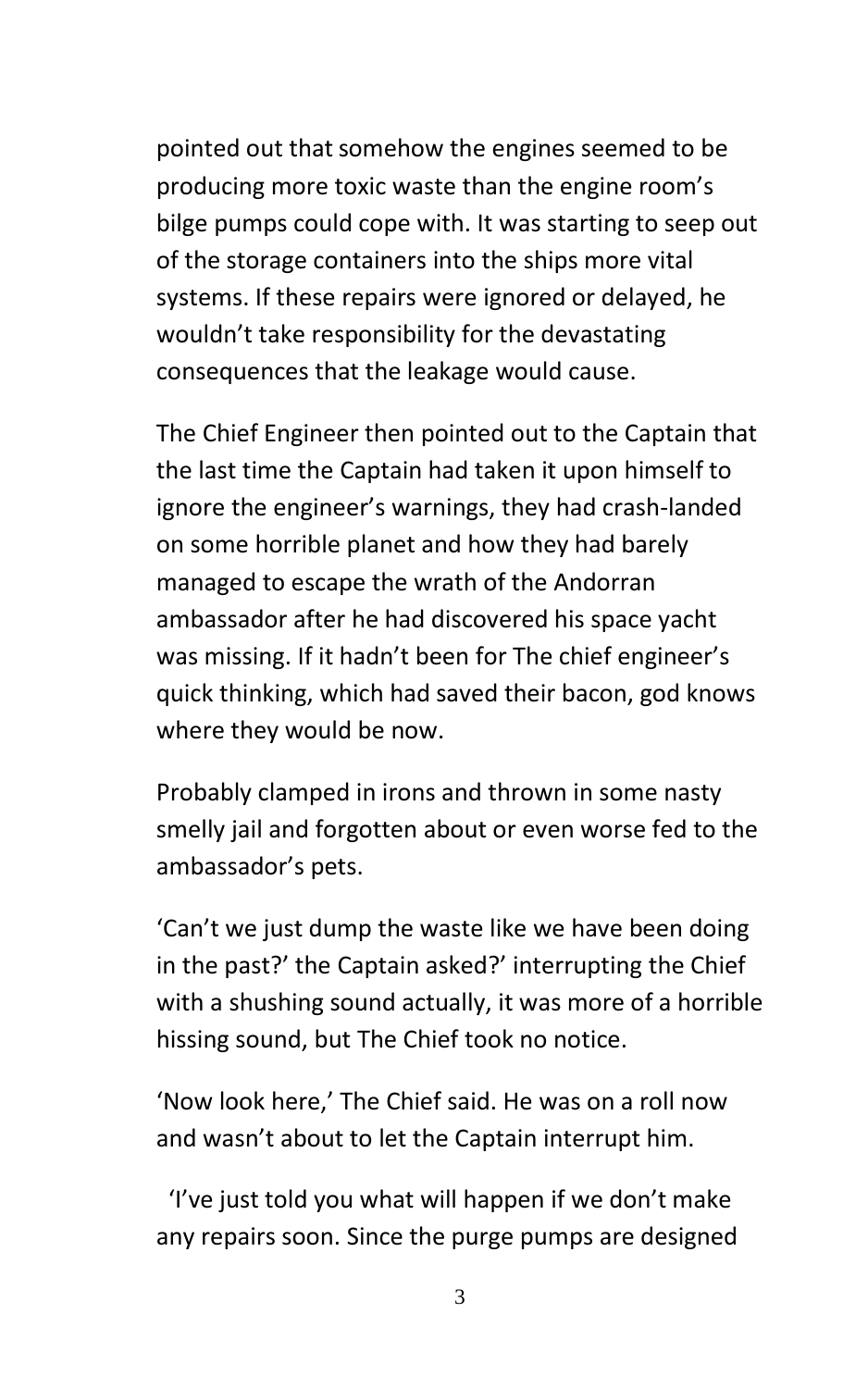only to operate in a breathable atmosphere, if we open the waste containers in a vacuum and try to dump the waste, it will cause an irreversible implosion and blow the lot of us to kingdom come.'

'Have you quite finished?' the Captain interrupted again.

It was then that The Chief noticed that his boss seemed to have turned a funny colour and looked as if he was about to explode any second. The Chief Engineer took a step backwards, looking around to see if there was anywhere he could hide. However, it was too late and, at that moment, he realised he should have taken heed of all the warnings he had been giving by his colleagues. They constantly reminded him that it probably wasn't a good idea to keep pissing off the Captain. Every one of them knew he had the reputation of shoot first and ask questions later. It, therefore, shouldn't have come as much of a surprise to The Chief when the Captain shot him, instantly vaporising him right on the spot, leaving a sticky black pile of soot.

The Captain glared at the shocked crew.

He seemed to be making a habit of this lately and, as most of the thinning number of crewmembers would attest to. None of the crew realised that this erratic behaviour had something to do with the toxic waste the now demised Chief Engineer had been trying to explain to them before he was unexpectedly shot dead.